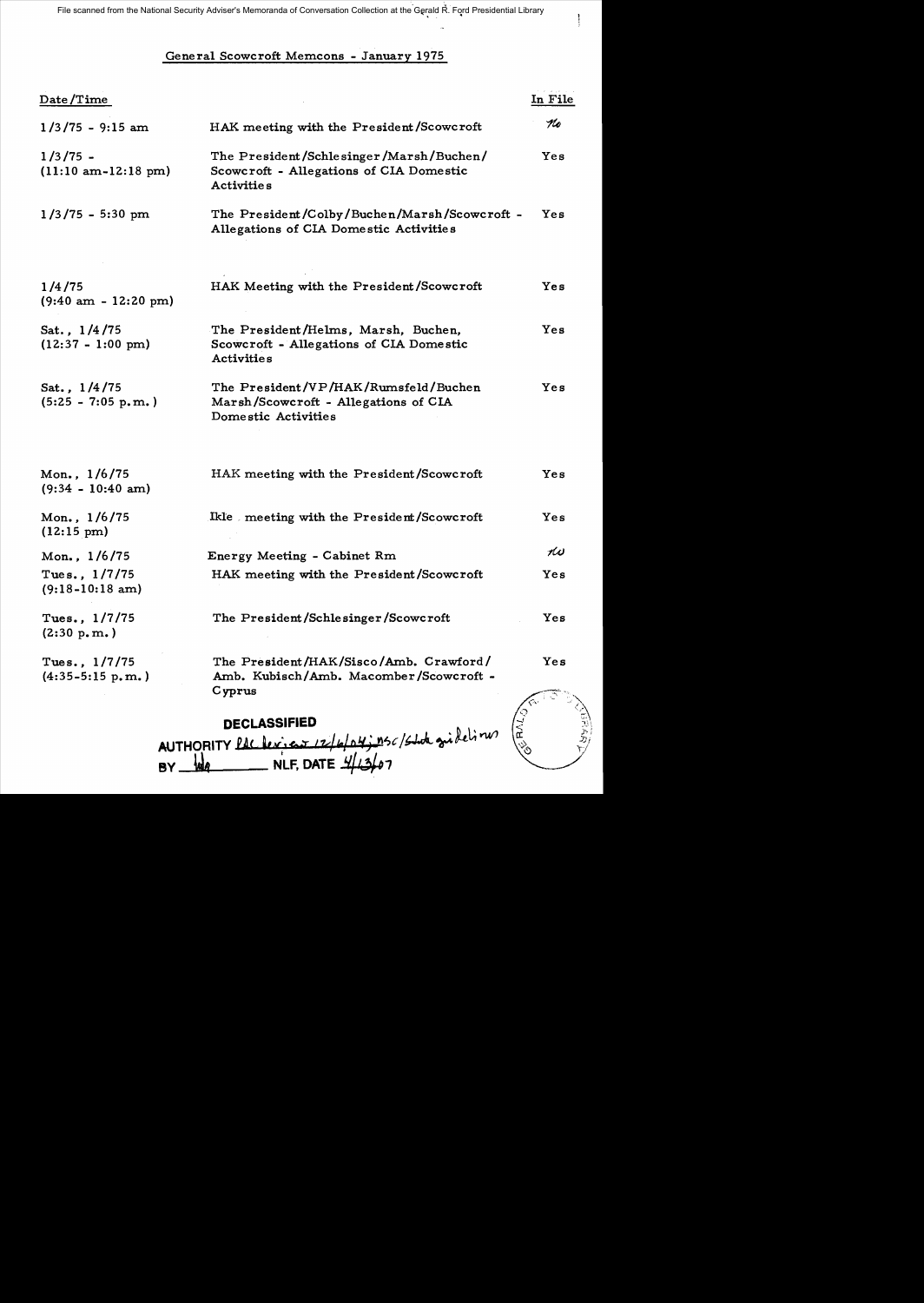Page 2

| in File |  | 1 |  |
|---------|--|---|--|
|         |  |   |  |
|         |  |   |  |

| Date/File                                       |                                                                                 | In Fil |
|-------------------------------------------------|---------------------------------------------------------------------------------|--------|
| Wed., 1/8/75<br>$(9:24-10:48$ a.m.)             | HAK meeting with the President/Scowcroft                                        | Yes    |
| Wed., 1/8/75<br>(11:00 a.m. )                   | President Ford/The Cabinet - Secy Kissinger's<br>Presentation on Foreign Policy | Yes    |
| Wed., $1/8/75$<br>(4.45 p.m. ?)                 | Dinitz/Shalev/Scowcroft - Read-out of Dinitz<br>Meeting with Schlesinger/Kurds  | Yes    |
| Thurs., 1/9/75<br>$(9:28 - 10:20$ am)           | HAK meeting with the President/Scowcroft                                        | Yes    |
| Thurs., 1/9/75<br>$(2:30 \text{ pm})$           | President's mtg with Qaboos bin Said,<br>Sultan of Oman/HAK/Scowcroft           | Yes    |
| $Fri.$ , $1/10/75$<br>$(9:30-10:08 \text{ am})$ | HAK meeting with the President/Scowcroft                                        | Yes    |
| Fig. 1/10/75                                    | President/FY 76 Budget                                                          | 1s     |
| Sat., $1/11/75$<br>$(9:25-10:05~am)$            | HAK meeting with the President/Scowcroft                                        | Yes    |
| Mon., 1/13/75<br>$(9:25 - 10:20$ am)            | HAK meeting with the President/Scowcroft                                        | Yes    |
| Mon., 1/13/75                                   | The President/Butz/Greenspan/Ash/Scowcroft -<br>PL 480                          | Ko     |
| Tues., $1/14/75$<br>$(9:26-10:10~\text{am})$    | HAK meeting with the President/Scowcroft                                        | Yes    |
| Tues., $1/14/75$                                | Republican Leadership                                                           | Ko     |
| Thurs., $1/16/75$<br>$(9:15~\text{am})$         | HAK meeting with the President/Scowcroft                                        | Thu)   |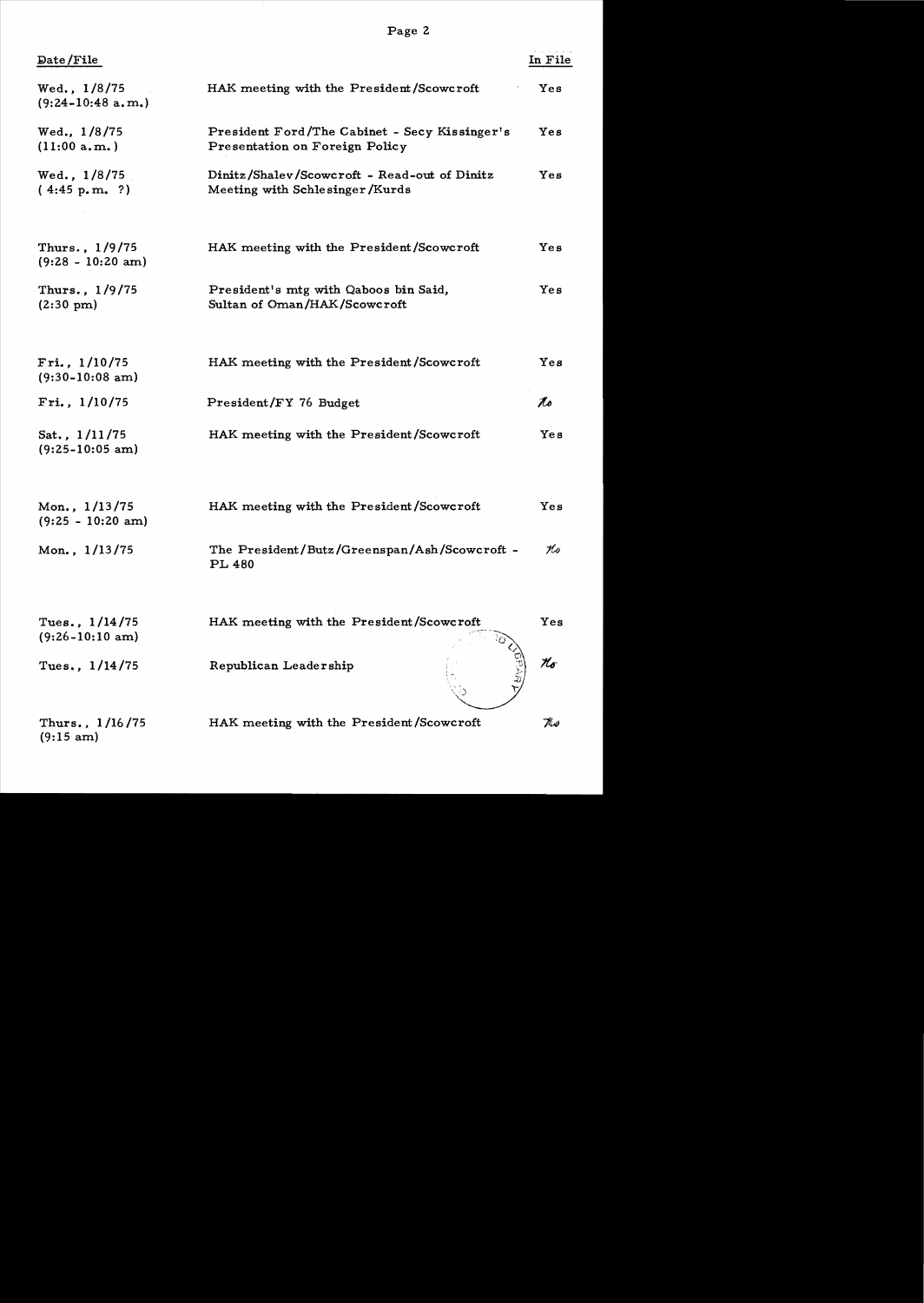| Date/Time                                     |                                                                         | In File |
|-----------------------------------------------|-------------------------------------------------------------------------|---------|
| Thurs., 1/16/75<br>$(5:10-6:40 p.m.)$         | The President/FM Allon/Amb. Dinitz/<br>Min. Shalev/HAK/Scowcroft -      | Yes     |
| Fri., $1/17/75$<br>$(9:35 - 10:30$ am)        | HAK meeting with the President/Scowcroft                                | Yes     |
| Fri., $1/17/75$<br>(10:00 a.m.)               | Vice President/FM Allon/Amb. Dinitz/<br>HAK/Scowcroft -                 | Yes     |
| Fri., $1/17/75$                               | Mtg on $E. O. 11652 - Buchen/Marsh$                                     | 16      |
| Sat., 1/18/75<br>$(9:32 - 10:26$ am)          | HAK meeting with the President/Scowcroft                                | Yes     |
| Mon., 1/20/75<br>$(9:25 - 10:15 am)$          | HAK meeting with the President/Scowcroft                                | Yes     |
| Tues., $1/21/75$<br>$(9:33-10:18 \text{ am})$ | HAK meeting with the President/Scowcroft                                | Yes     |
| Wed., 1/22/75<br>(7:45 a.m.)                  | HAK/Schlesinger/Scowcroft/Wickham -<br>Breakfast Meeting at Pentagon    | Yes     |
| Wed., 1/22/75<br>$(9:28 - 10:15 \text{ am})$  | HAK meeting with the President/Scowcroft<br>[Col Kennedy farewell call] | Yes     |
| Wed., 1/22/75<br>$(10:15~\text{am})$          | President/WH Staff                                                      | Yes     |
| Wed., 1/22/75<br>$(12:00\text{ Noon})$        | President/HAK/Amb. Ramsbotham/Scowcroft                                 | Yes     |
| Wed., 1/22/75<br>$(5:15 \text{ pm})$          | President/Max Fisher/Scowcroft                                          | Yes     |
| Thurs., 1/23/75<br>$(9:35 - 10:18$ am)        | President/Kissinger/Scowcroft                                           | Yes     |
| Thurs., 1/23/75<br>$(1:05 \text{ p.m.})$      | President/Walter Judd/Scowcroft                                         | Yes     |
| Thurs., 1/23/75<br>$(1:22 - 1:45 \text{ pm})$ | The President/Soviet Journalists/Scowcroft/<br>Nessen                   | Yes     |

 $\label{eq:2.1} \frac{1}{\sqrt{2\pi}}\int_{0}^{\infty} \frac{1}{\sqrt{2\pi}}\left(\frac{1}{\sqrt{2\pi}}\right)^{2\alpha} \frac{1}{\sqrt{2\pi}}\left(\frac{1}{\sqrt{2\pi}}\right)^{\alpha} \frac{1}{\sqrt{2\pi}}\left(\frac{1}{\sqrt{2\pi}}\right)^{\alpha} \frac{1}{\sqrt{2\pi}}\left(\frac{1}{\sqrt{2\pi}}\right)^{\alpha} \frac{1}{\sqrt{2\pi}}\left(\frac{1}{\sqrt{2\pi}}\right)^{\alpha} \frac{1}{\sqrt{2\pi}}\left(\frac{1}{\sqrt{2\pi}}\$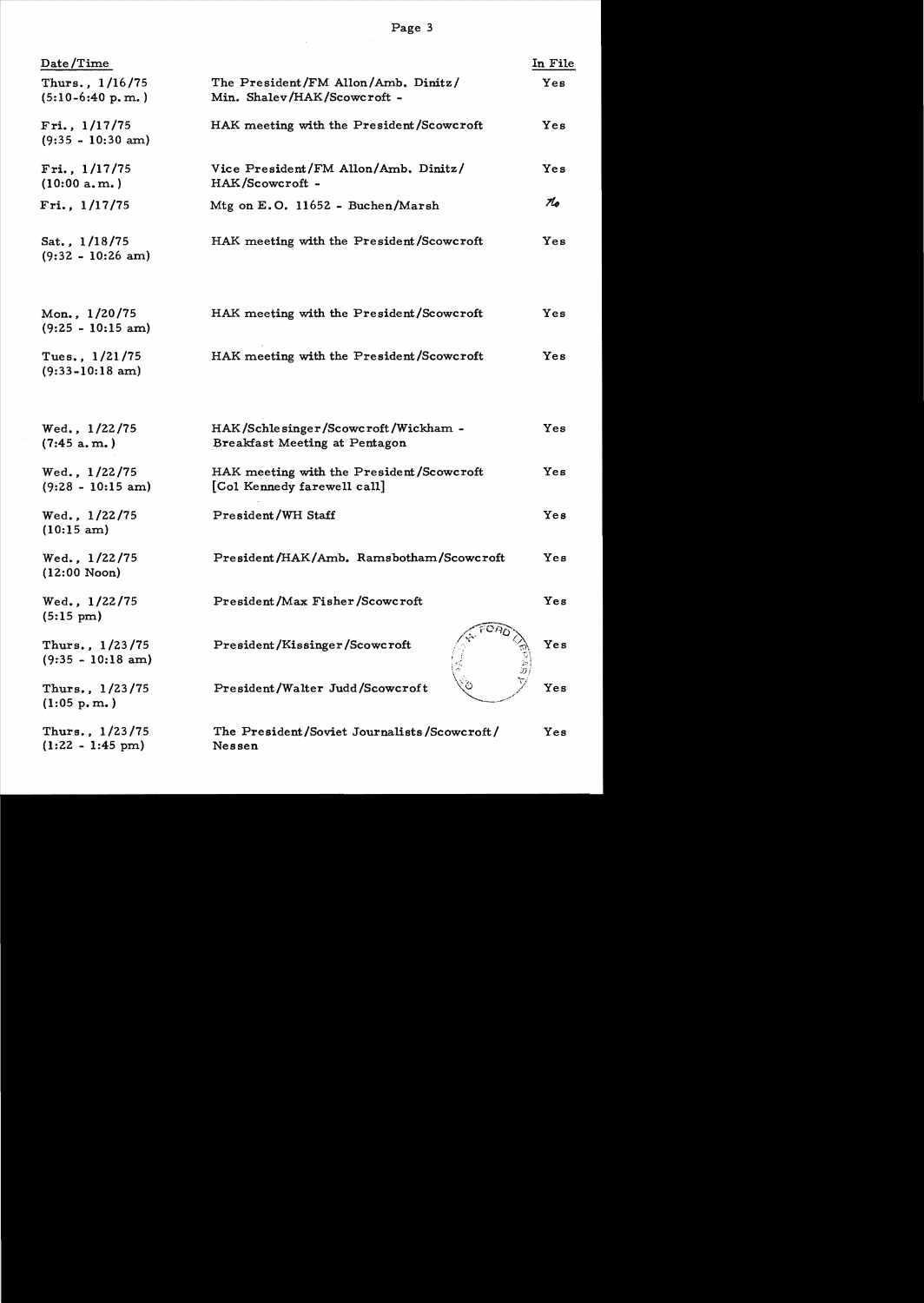| $\mathtt{Date}/\mathtt{Time}$                 |                                                                                                                                                       | In File           |
|-----------------------------------------------|-------------------------------------------------------------------------------------------------------------------------------------------------------|-------------------|
| Fri., 1/24/75<br>$(5:15 \text{ pm})$          | The President/MIA's/Scowcroft                                                                                                                         | No                |
| <b>Mon., 1/27/75</b><br>(10:00 am)            | President/Kissinger/Scowcroft                                                                                                                         | $\mathcal{H}_{o}$ |
| Mon., 1/27/75<br>$(12, 30 \text{ pr})$        | President/Senators Thurmond & Scott/<br>Marsh/Friedersdorf/Kendall/Scowcroft                                                                          | Yes               |
| Tues., 1/28/75<br>$(9:30 - 11:30$ am)         | President/VP/Kissinger/Schlesinger/Brown<br>Scowcroft - Bipartisan Congressional<br>Leadership - Supplemental Aid Request for<br>Vietnam and Cambodia | Yes               |
| Tues., 1/28/75<br>$(3 \rho m)$                | President/Schlesinger/Scowcroft                                                                                                                       | $7\omega$         |
| Tues., 1/28/75<br>$(4:00 \text{ pm})$         | President/Senators Baker & Pastore/<br>Rumsfeld                                                                                                       | No                |
| Wed., 1/29/75<br>$(9:28 - 10:25$ am)          | President/Kissinger/Scowcroft                                                                                                                         | Yes               |
| Wed., 1/29/75<br>(11:00 am)                   | The President/Cabinet Meeting                                                                                                                         | Yes               |
| Wed., 1/29/75<br>$(4:00 \text{ pm})$          | The President/Credentials Ceremony                                                                                                                    | No                |
| Thurs., 1/30/75<br>$(10:20-10:27 \text{ am})$ | President/Kissinger/Scowcroft                                                                                                                         | Yes               |
| Thurs., 1/30/75<br>$(11:00$ am-12:50 pm)      | President/PM Wilson/FM Callaghan/<br>John Hunt/HAK/Scowcroft - Economic<br>Policy; Energy Cooperation; Africa                                         | Yes               |
| Thurs., 1/30/75<br>$(4:30 \text{ pm})$        | Kissinger/FM Callaghan/Weir/Atherton                                                                                                                  | Yes               |
|                                               |                                                                                                                                                       |                   |

Page 4

 $\sim$